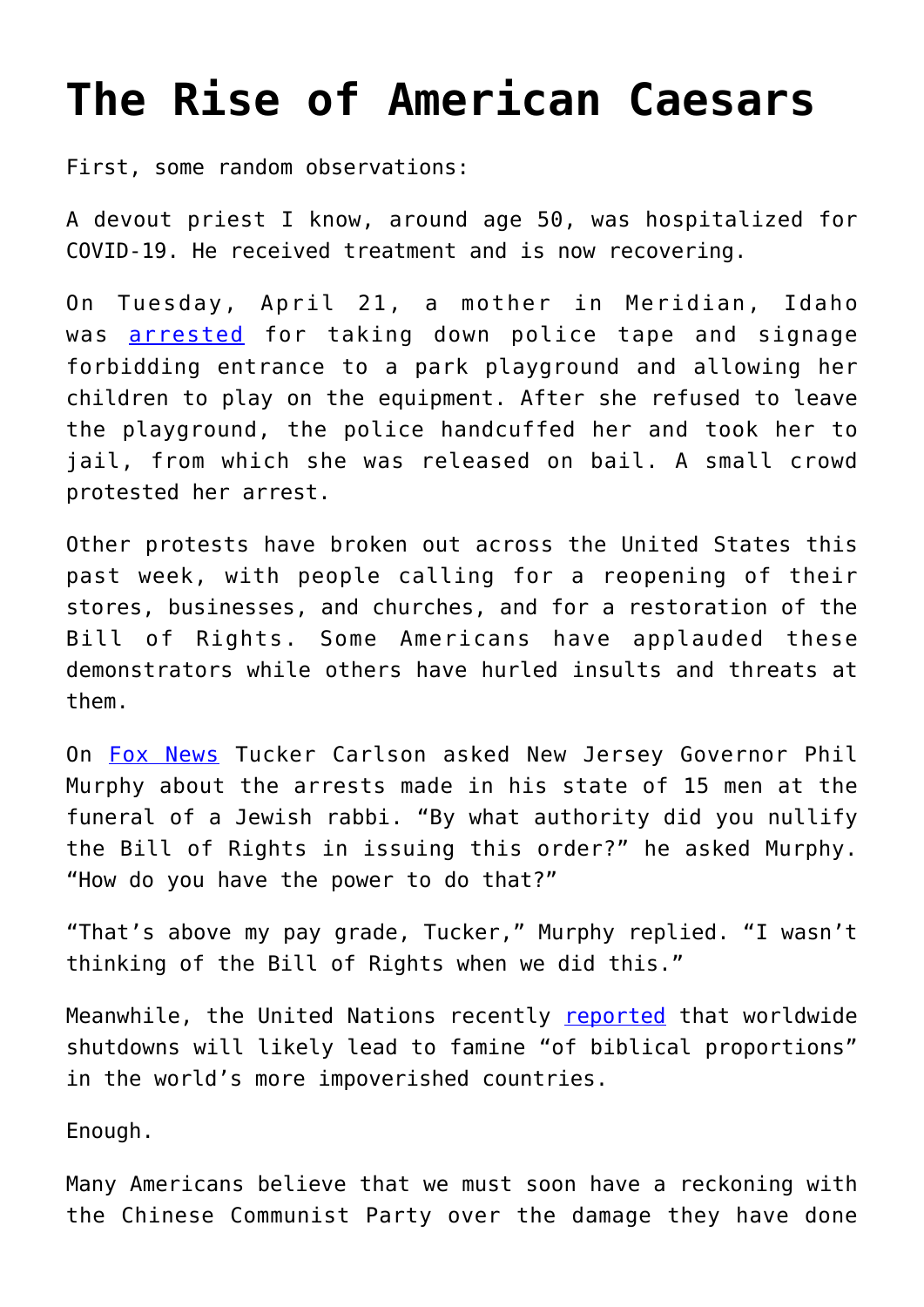both to our country and countries around the world. From the very beginning, they have lied about the coronavirus, destroyed data, and seemed indifferent to the plight of the rest of us. Let's remember that it wasn't the Chinese government that ordered flights from their country shut down, long after that government was aware of the epidemic. It was President Trump and other leaders who imposed that quarantine.

So yes, we do need a reckoning of some kind with a criminal government displaying such abominable behavior.

But we should also have a reckoning with our own government, particularly with the governors of some of our states.

With uncertainty as to what they were doing, many of these leaders shut down our schools, churches, and the economy. A few of them made recommendations instead of barking orders – practice social distancing, wear masks, avoid large crowds, stay at home if you are sick, elderly, or have underlying health issues. These governors chose to treat Americans as grownups rather than as toddlers, giving suggestions based upon science and data and letting Americans decide how to use that data wisely.

Other governors went a different direction, cranking out directives and orders, closing everything from schools and churches to coffee shops and hair salons, and ordering everyone to stay home. Some mayors and governors encouraged neighbors to snitch on neighbors for breaking the quarantine, and some had people arrested for violating their edicts. They destroyed a thriving economy to save lives, believing what they were doing was right.

But the truth is they didn't really know what they were doing, they lacked – and still lack reliable data – and they treated the rest of us as robotic buffoons who should mindlessly do their bidding.

Now let's go back to those random observations.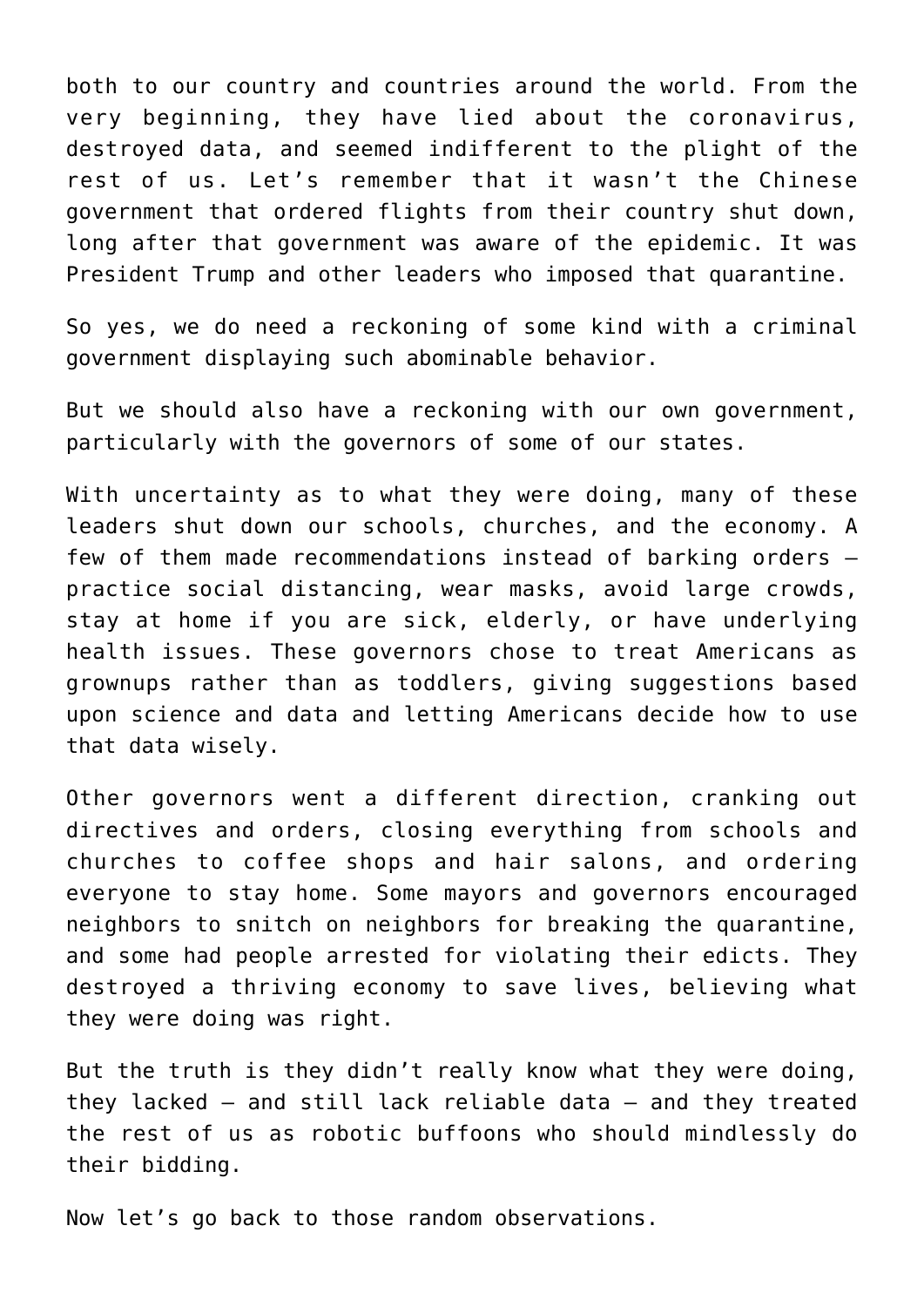COVID-19 can be a killer. The priest I mentioned doesn't smoke, exercises regularly, eats healthy meals, and compared to many others his age, is in tip-top shape. So yes, the Chinese virus is dangerous.

Was the mother arrested in the playground right or wrong? She was given the option to leave peaceably, but refused. Many might condemn her for taking such a stance, but on the other hand many state governments around the country seem to have gone bat-soup, regulation crazy. My daughter tells me that in Pennsylvania shoppers can't enter a store without wearing some sort of facial covering. While some facemasks prevent the spread of disease, the bandanas worn by my daughter and others are next to useless. We can stroll through Walmart, but some governors have closed walking paths and beaches.

The UN report demonstrates our inability to see consequences when we act hastily. What if the closure of markets does lead to hundreds of thousands more deaths from privation than those caused by the Chinese Communist Party virus? Who is at fault for those poor dead people?

As for Murphy's comment about the Bill of Rights, "That's above my pay grade, Tucker," think again, governor. The Bill of Rights isn't above anyone's pay grade. In fact, the First Amendment to the Constitution has nothing to do with pay grades. The rights included in that amendment are neither fictitious nor are they endowed on citizens by the government. They are the natural rights of all human beings. Let's look once more at a single sentence that should be emblazoned in the minds of all Americans:

"Congress shall make no law respecting an establishment of religion, or prohibiting the free exercise thereof; or abridging the freedom of speech, or of the press; or the right of the people peaceably to assemble, and to petition the Government for a redress of grievances."